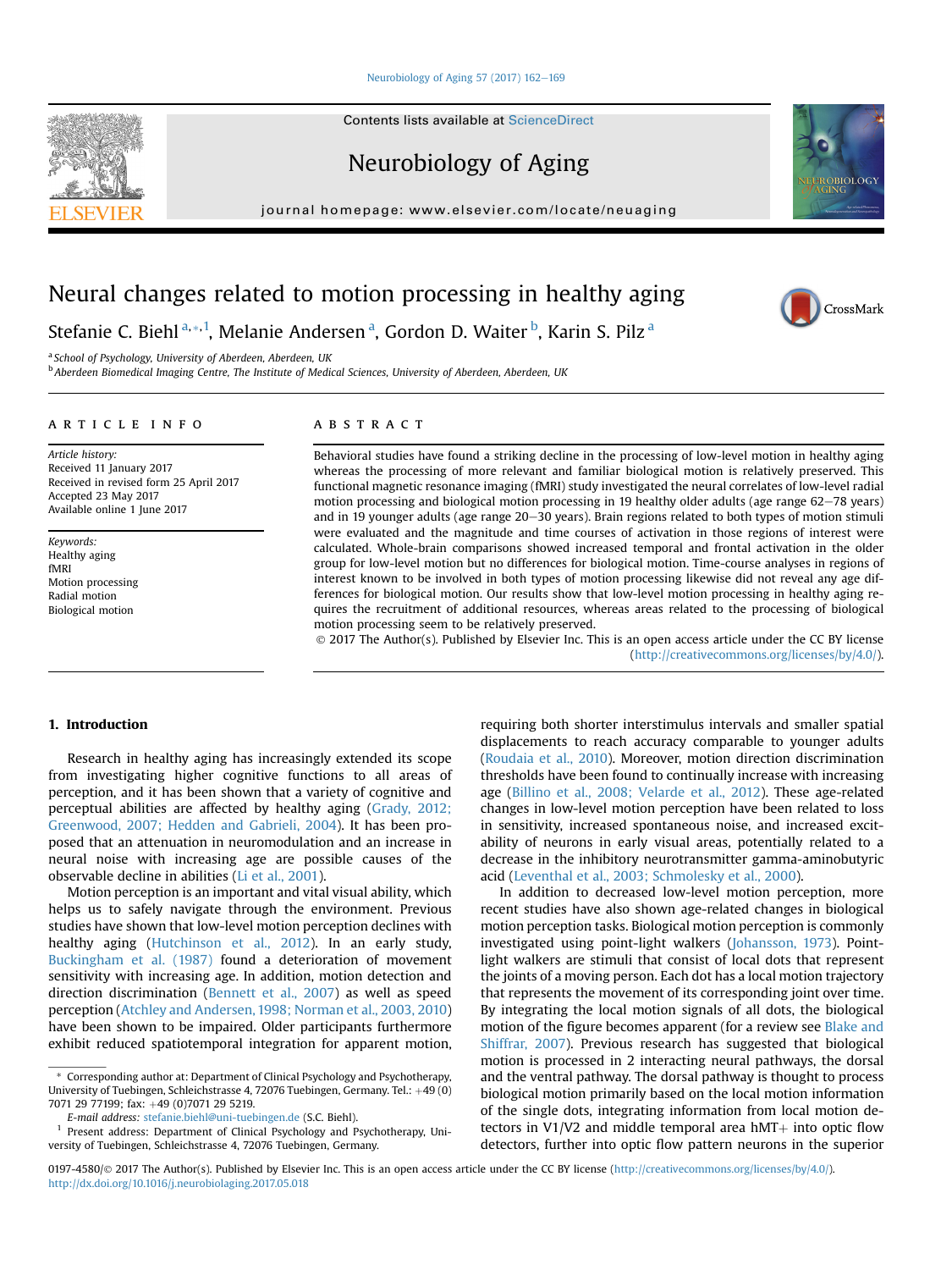temporal sulcus (STS). The ventral pathway is thought to process biological motion primarily based on the global form information, which is achieved by integrating the local dots into a global figure at any given point in time. Information from both pathways is thought to be integrated in motion pattern neurons in areas such as STS that allow for the decoding of the underlying movement ([Giese and](#page-6-0) [Poggio, 2003; Lappe, 2012\)](#page-6-0).

In line with the previously mentioned model, STS activation has been shown to be specific to the perception of biological motion, while  $hMT+$  has been shown to respond to visual motion more generally [\(Grossman et al., 2000; Morrone et al., 2000; Schultz and Pilz, 2009](#page-6-0)). Furthermore, areas previously related to static face processing-the occipital face area (OFA) and the fusiform face area (FFA)—have been found to show increased activation to point-light walkers ([Grossman](#page-6-0) [and Blake, 2002\)](#page-6-0), but also to moving faces [\(Schultz and Pilz, 2009;](#page-7-0) [Schultz et al., 2013\)](#page-7-0). [Michels et al. \(2005\)](#page-6-0) investigated brain structures responding preferentially to normal biological motion pointlight walkers compared to point-light walkers devoid of local motion trajectories. Although STS showed a preferential response for the normal point-light walkers, it was still active during the presentation of the point-light walkers that contained primarily global form information. The same was true for FFA and OFA. These 3 areas consequently seem to be specifically attuned to the perception of biological motion as well as biological form information. Psychophysiological studies furthermore suggest that input from only the form pathway is sufficient to perceive biological motion, as participants still reached high discrimination accuracy for point-light walkers with no local motion information [\(Beintema and Lappe, 2002;](#page-6-0) [Beintema et al., 2006\)](#page-6-0). To summarize, biological motion can be processed using both the global motion and the form that is contained in the stimulus, and it has been suggested that both the ventral and the dorsal pathway are involved in the processing of biological motion. Information from both pathways is thought to be integrated in STS.

As for the biological motion perception, previous studies have also shown decreased biological motion perception for point-light walkers masked in a cloud of noise dots for older compared to younger adults ([Billino et al., 2008; Pilz et al., 2010](#page-6-0)). However, it seems that older adults' performance for biological motion tasks improves with increased stimulus duration ([Norman et al., 2004; Pilz](#page-6-0) [et al., 2010; Spencer et al., 2016\)](#page-6-0), suggesting that changes in biological motion perception might in part be related to increased processing times. In addition, older adults seem to use different strategies when processing biological motion, as performance for less familiar stimuli such as inverted point-light walkers improves for stimuli that primarily contain form information compared to those that contain both local motion and global form information: [Pilz et al. \(2010\)](#page-6-0) asked older and younger participants to discriminate the walking direction of point-light walkers that contained primarily local motion, primarily global form, or both local motion and global form information. For upright walkers, older adults performed similarly to younger adults, especially at longer stimulus durations. When the walkers were inverted, older adults' performance for walkers containing both local motion and global form information was worse than performance of younger adults even for stimulus durations extending 3 seconds. However, older adults performed as well as younger adults for inverted walkers that primarily contained the global form information. These results suggest that brain areas primarily involved in motion processing are more affected by aging than areas primarily involved in form processing.

Age-related decline in visual processing has been hypothesized to be caused by neural changes leading to increased neural noise within the visual system [\(Betts et al., 2007](#page-6-0)). This is supported by animal studies finding decreased selectivity of V1 cells in senescent monkeys, which is possibly caused by reduced intracortical inhibition ([Leventhal et al., 2003; Schmolesky et al., 2000\)](#page-6-0). However, so

far, the neural mechanisms underlying age-related changes in visual motion processing are relatively unknown. Therefore, this study investigated age-related changes in the neural activation of areas related to the perception of both low-level and biological motion. Changes in brain areas commonly related to low-level motion processing ( $hMT+$ ) were investigated by showing participants a circular display of dots with alternating radial outwards and inwards motion, and a circular display of static dots. Neural activation related to biological motion processing (brain areas STS, FFA, OFA) was investigated by showing participants displays of normal [\(Johansson, 1973\)](#page-6-0), random position [\(Beintema and Lappe, 2002;](#page-6-0) [Beintema et al., 2006\)](#page-6-0), and scrambled point-light walkers [\(Pilz](#page-6-0) [et al., 2010; Vaina et al., 2001](#page-6-0)) performing different actions [\(Vanrie and Verfaillie, 2004\)](#page-7-0).

Based on the previous neuroimaging and behavioral results regarding low-level and biological motion perception, we expected to find less efficient neural activation especially in the dorsal area  $\mathrm{hMT}{+}$  for both low-level and biological motion for older compared to younger participants. The processing of low-level motion stimuli heavily relies on processing in this area, whereas the processing of biological motion stimuli is thought to involve both dorsal area  $hMT$  and ventral areas FFA and OFA related to motion and form information, respectively, as well as STS ([Giese and Poggio, 2003\)](#page-6-0). Given the previously mentioned age-related behavioral changes in low-level motion perception, and altered processing of biological motion stimuli containing local motion information, it is likely that dorsal area  $hMT +$  is especially prone to age-related decline.

# 2. Methods

#### 2.1. Participants

All participants attended a screening appointment to assess their near and far vision, and obtain handedness data (Oldfi[eld,](#page-6-0) [1971](#page-6-0)) as well as sociodemographic information, visual health, and relevant medical history. Only right-handed participants with near and far vision above 16/20, no history of cataract, glaucoma, or maculopathy, and an eye exam within the last 3 years were included in the study. To ensure that none of the older participants were suffering from mild cognitive impairment, the older group additionally completed the Montréal Cognitive Assessment [\(Nasreddine et al., 2005](#page-6-0)). As depression in old age was previously linked to executive (and visuospatial) impairment [\(Butters et al.,](#page-6-0) [2004](#page-6-0)), older participants were screened for depressive symptomatology using the short version of the Geriatric Depression Scale [\(Sheikh and Yesavage, 1986\)](#page-7-0). The cutoff scores were  $\geq$ 26 for the MoCa and <10 for the Geriatric Depression Scale, as recommended by the respective authors.

A total of 21 younger participants (15 women, age range  $20-30$  years) and 20 older participants (12 women, age range  $62-78$  years) took part in the functional magnetic resonance imaging (fMRI) experiment. From this sample, 1 older participant had to be excluded because his structural scan showed an arachnoid cyst in the lower occipital cortex, and 2 younger participants had to be excluded because substantial movement after the initial slice alignment placed the lower portion of the occipital lobes outside the field of view and a technical error prevented the recording of responses to the attention task, respectively. The final sample thus consisted of 19 older (mean age 68.8 years, SD 4.5) and 19 younger (mean age 23.3 years, SD 3.0) participants. Ethical approval was obtained through the School of Psychology Ethics Committee of the University of Aberdeen, and the study was registered with the National Health Service Grampian Research and Development Office (NHS Grampian R & D; Project Number, 2014PC006); all procedures involved were in accordance with the Declaration of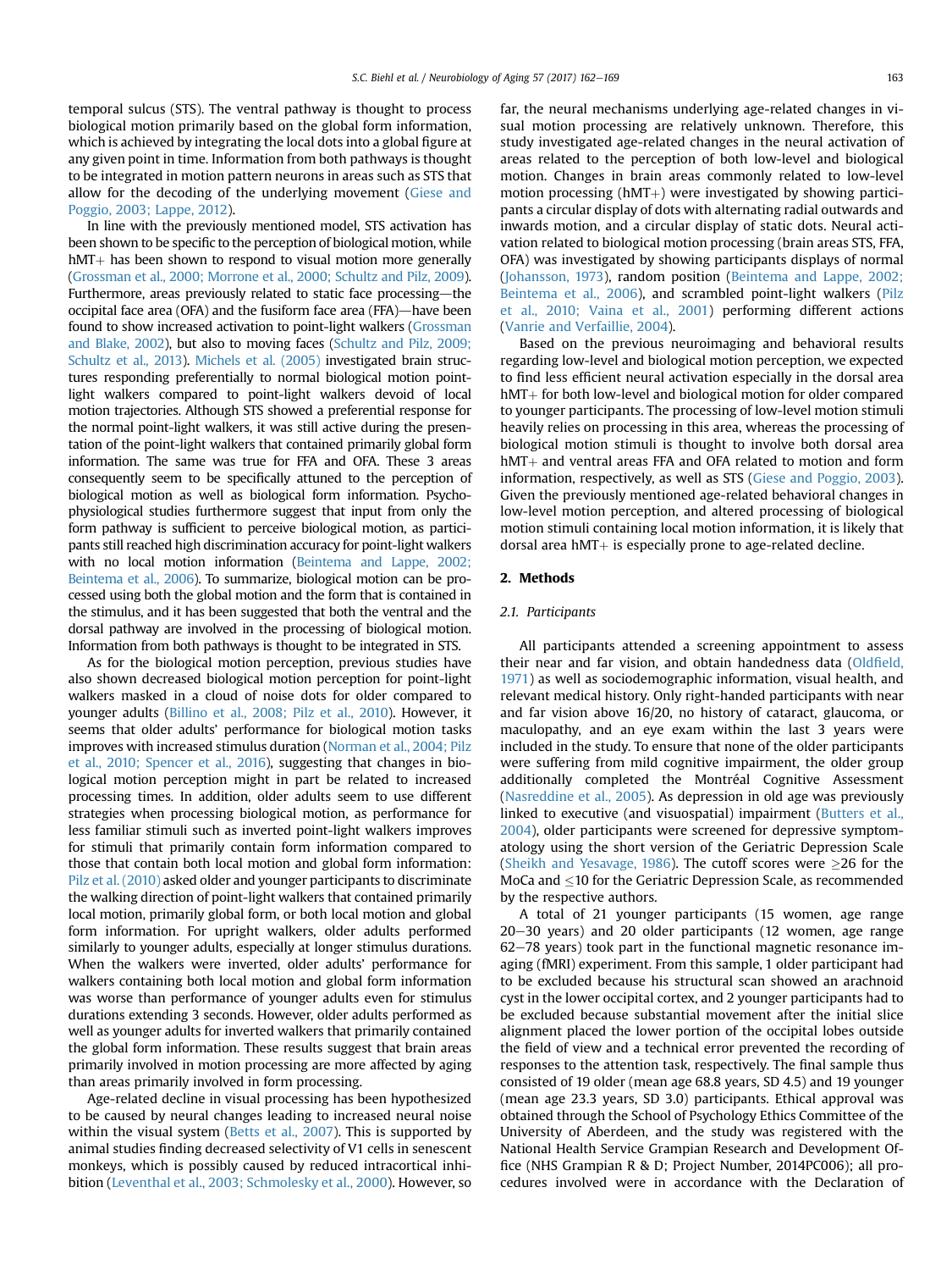Helsinki ([World Medical Association, 2001\)](#page-7-0). Participants gave written informed consent after having received a full explanation of the procedures.

# 2.2. Experimental paradigms

The low-level motion paradigm comprised 3 conditions, presented in blocks of 10 seconds with interblock intervals of 2 seconds: a circular display of dots showing alternating radial outwards and inwards motion, a circular display of static dots, and fixation. In the moving dots condition, 500 dots with a diameter of  $0.2^\circ$  visual angle moved on an inwards or outwards trajectory at a speed of 3 degrees/second inside a circle with a radius of  $15^{\circ}$  visual angle. Motion trajectories were reversed every second. Presentation rate was 25 frames/second and all dots had a limited lifetime in that 3% of dots were extinguished and replaced at a random position within the circle at every frame.

The biological motion paradigm consisted of 3 different conditions: normal, random position, and scrambled point-light walkers performing 1 of 13 different actions (these actions were: crawling, cycling, drinking, driving, mowing, painting, pedaling, playing pool, saluting, sawing, using a spade, stirring, and tapping) [\(Vanrie and](#page-7-0) [Verfaillie, 2004\)](#page-7-0). In the "normal" condition, point-light walkers contained both the local motion of the single dots and the global form of the figure. In the "random position" condition, the local motion information of the stimulus was impaired while the form information remained intact. In contrast, in the "scrambled" condition, the individual motion trajectories remained intact while the form information of the stimulus was decreased (see Fig. 1 for exemplary low-level motion and biological motion stimuli). Stimuli were presented centrally, with random displacements of 100 pixels to the left and right/top and bottom of the fixation dot. Block duration was 16 seconds, followed by 6 seconds of fixation. Eight randomly selected stimuli were presented per block with a presentation duration of 1000 ms and an interstimulus interval of 1000 ms.

The functional localizer consisted of a moving faces paradigm [\(Schultz and Pilz, 2009\)](#page-7-0) (object images: courtesy of Michael J. Tarr, Center for the Neural Basis of Cognition and Department of Psychology, Carnegie Mellon University, <http://www.tarrlab.org/>; face stimuli: Amsterdam Dynamic Facial Expression Set ([van der Schalk](#page-7-0) [et al., 2011](#page-7-0))) with 5 different conditions: moving faces, static faces, phase-scrambled faces, objects, and fixation. Block duration was 16 seconds, with a 2 seconds interblock interval. Eight stimuli were presented per block with a presentation duration of 1000 ms and an interstimulus interval of 1000 ms. All videos contained 25 frames, started with a neutral expression and ended at the peak of the expression. Static faces consisted of the last frame of this sequence. The background of all images and videos consisted of white noise.

To equalize attention across the different conditions, participants were instructed to focus on a centrally presented fixation dot and to indicate an irregularly occurring white-to-red color change via button press in all paradigms.



Fig. 1. Experimental stimuli. Exemplary stimuli of the low-level motion paradigm (left) and biological motion paradigm (right), showing (from left to right) a normal, a random position, and a scrambled front view of a point-light walker playing tennis. Stimulus color is reversed for better visibility.

#### 2.3. Image acquisition and analysis

All images were acquired on a 3T Philips Achieva X-Series MRI scanner, using a 32-channel phased-array head coil. For all paradigms, the repetition time of the T2\*-weighted gradient echo planar imaging (EPI) sequence was 1.9 seconds, the echo time was 30 ms, and the flip angle was  $70^\circ$ . Thirty-five axial slices aligned to the anterior commissure-posterior commissure line were acquired in sequential descending order (0.5 mm gap), voxel size was  $3 \times 3 \times$ 2.5 mm<sup>3</sup>. A high-resolution structural T1 scan was acquired for each participant (160 slices; voxel size  $1 \times 1 \times 1$  mm<sup>3</sup>). All experiments were programmed using the MATLAB (The MathWorks, Inc, Natick, MA, USA) based Psychtoolbox extension ([Brainard, 1997; Kleiner](#page-6-0) [et al., 2007; Pelli, 1997\)](#page-6-0). Participants viewed the stimuli on a back-projection screen via a mirror attached to the head coil.

All fMRI data were analyzed using statistical parametric mapping (SPM8; Wellcome Trust Centre for Neuroimaging, London, UK) implemented in MATLAB: EPI images were realigned and image acquisition time was corrected to the middle slice. The structural scan was coregistered to the mean EPI image and segmented. EPI images were normalized with 2  $mm<sup>3</sup>$  voxel size and smoothed with an 8 mm<sup>3</sup> full-width at half maximum Gaussian smoothing kernel. Subsequently, we performed first level analyses incorporating all conditions of interest as well as the 6 movement parameters obtained during preprocessing. To investigate whole-brain differences between the younger and the older group, second-level analyses were carried out using 2-sample t-tests. Data were thresholded at  $p_{\text{FWE}}$  <0.05 at cluster level, with  $p < 0.001$  as cluster-forming threshold.

We identified motion sensitive regions of interest (ROI) in  $hMT +$ using the contrast moving  $>$  static dots and in higher-level regions using the contrast moving  $>$  scrambled faces. For the ROI analysis, ROIs were defined as functional masks resulting from activated clusters from each participant's individual general linear model  $(GLM)$  analysis—areas in occipital gyrus and fusiform gyrus corresponding to classic face sensitive regions OFA and FFA, and areas in posterior STS corresponding to regions responsive to biological motion ([Grossman et al., 2000; Schultz and Pilz, 2009; Schultz et al.,](#page-6-0) [2013\)](#page-6-0). In order to standardize the process of ROI definition across all participants, a fixed statistical threshold was chosen based on the overall strength of the activation for the given paradigm. Singleparticipant GLMs were thus thresholded at  $p < 0.001$  for the functional localizer and  $p_{\text{FWE}}$  <0.05 for hMT+. For each participant, the area of interest was defined using a spherical mask with a diameter of 6 mm that was centered on the peak voxel of the individually defined cluster. Block-averaged response time courses of each condition in each ROI were computed by extracting raw BOLD signal data that was filtered to remove low frequencies (cutoff 128 seconds), then averaged over the voxels in each ROI. The blockrelated responses to each condition were converted into percent signal change from average activity and averaged for each participant from 10 seconds before to 30 seconds after each block onset. For each condition, data was baseline corrected by averaging the activation from 5.3 to 0.5 seconds before stimulus onset and subtracting it from each subsequent time point.

# 3. Results

#### 3.1. Behavioral results

Participants correctly detected around 70% of color changes with false alarms showing some variation between paradigms, but no clear clustering in any one condition except in the "moving faces" condition of the functional localizer. As an index of target detection performance, d' was calculated ([Bendixen and Andersen, 2013](#page-6-0)) and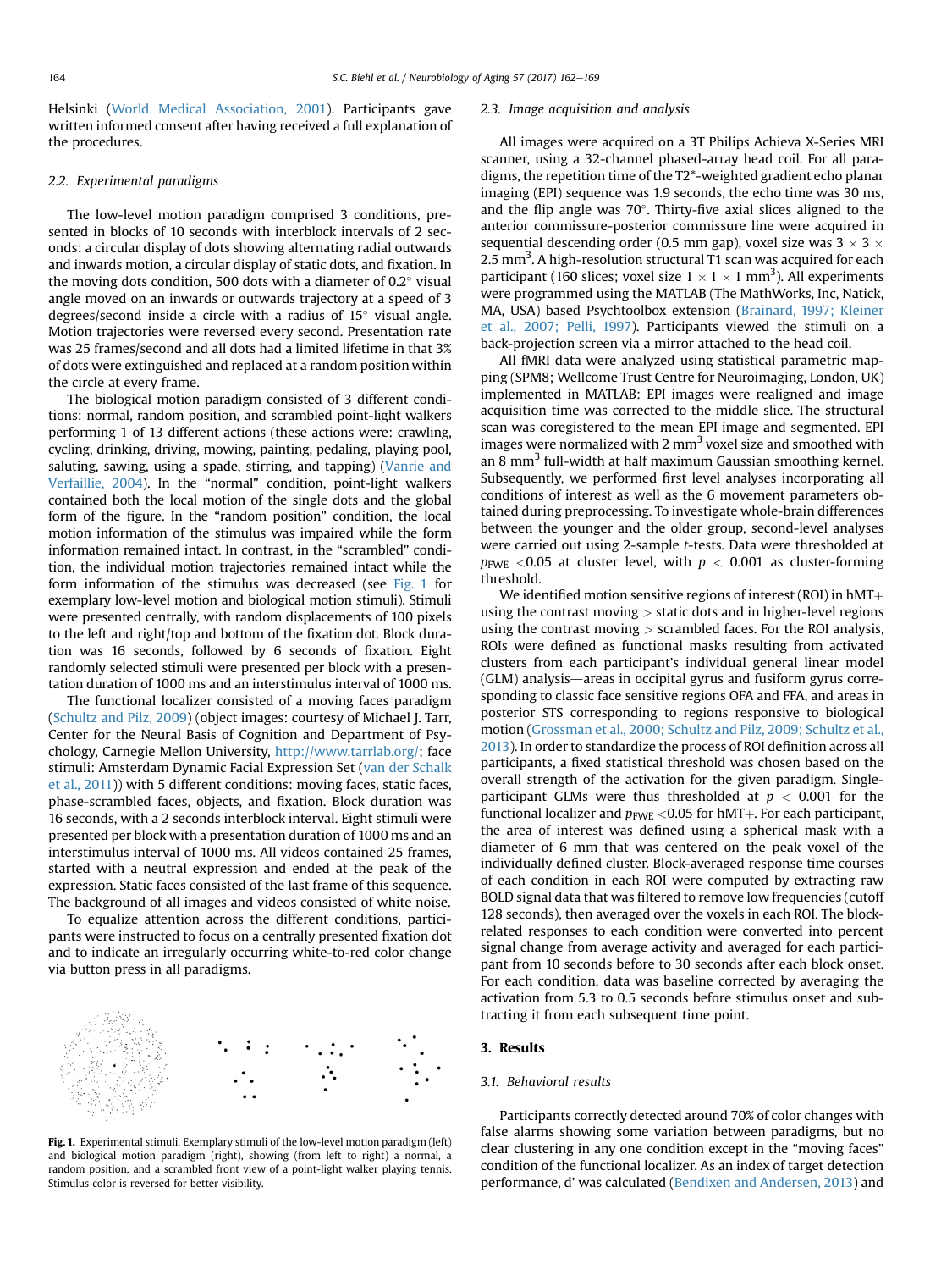<span id="page-3-0"></span>

| Table 1                                                                                                                       |
|-------------------------------------------------------------------------------------------------------------------------------|
| Means and standard deviations (SD) of d' as well as false alarms (FA) for the attention task for all paradigms and age groups |

| Age group                      | Low-level motion, mean (SD) |                      | Biological motion, mean (SD) |                       | Functional localizer, mean (SD) |                        |
|--------------------------------|-----------------------------|----------------------|------------------------------|-----------------------|---------------------------------|------------------------|
|                                |                             |                      |                              |                       |                                 | FA                     |
| Younger adults<br>Older adults | 2.77(0.32)<br>2.62(0.39)    | 1.4(1.5)<br>2.4(2.5) | 2.15(0.13)<br>2.19(0.31)     | 10.7(2.8)<br>9.4(5.2) | 2.32(0.21)<br>2.11(0.32)        | 8.7(3.2)<br>12.5(12.3) |

participants performed above chance with  $d' > 1$  in all paradigms (see Table 1).

Two mixed model analyses of variance (ANOVAs) with the between-subjects factor "age group" (younger vs. older participants) and the within-subjects factor "task" (low-level motion paradigm, biological motion paradigm, functional localizer) were conducted for d' and number of false alarms to examine behavioral performance differences across age groups and task conditions. The ANOVA for d' showed a main effect of condition ( $F_{(2,70)} = 58.37$ ,  $p <$ 0.001), with significantly higher d' during the low-level motion paradigm than during the biological motion paradigm ( $t_{(36)} = 8.80$ , p  $< 0.001$ ) and during the functional localizer ( $t_{(36)} = 8.89$ ,  $p < 0.001$ ), which were not significantly different ( $p = 0.47$ ). There was no main effect of age group ( $p = 0.19$ ) and no interaction ( $p = 0.09$ ). The ANOVA for number of false alarms also showed a main effect of condition ( $F_{(2,70)} = 34.38$ ,  $p < 0.001$ ), with significantly more false alarms during the biological motion paradigm and during the functional localizer than during the low-level motion paradigm ( $t_{(36)}$  = 13.90,  $p < 0.001$  and  $t_{(36)} = 6.29$ ,  $p < 0.001$ , respectively). Number of false alarms for the biological motion paradigm and the functional localizer were not significantly different ( $p = 0.75$ ). There was no main effect of age group ( $p = 0.40$ ) and no interaction ( $p = 0.12$ ).

# 3.2. fMRI results

## 3.2.1. Low-level motion paradigm

3.2.1.1. Whole-brain analysis. Within-group second-level analyses showed robust activation in lateral occipital and  $hMT$  areas for moving compared to static stimuli in both age groups (see Table 2). Between-group comparisons of the activation furthermore indicated 3 clusters showing significant age differences (see [Fig. 2](#page-4-0) and Table 2). For the static stimuli, the older group showed significantly higher activation in an area of the right middle temporal gyrus (cluster size 343 voxels) than the younger group. For the moving stimuli, the older group also showed significantly higher activation in the right middle temporal gyrus (cluster size 398 voxels), and the right inferior frontal gyrus (cluster size 414) than the younger group.

3.2.1.2. Time-course analysis.  $hMT$  could be identified bilaterally in all participants. Mean activation across both hemispheres was used for a mixed model ANOVA with the between-subjects factor "age group" (younger vs. older participants) and the withinsubjects factor "condition" (moving, static). The ANOVA showed a main effect of condition ( $F_{(1,36)} = 131.21$ ,  $p < 0.001$ ) with significantly more activation during the moving than during the static condition. There was no main effect of age group ( $p = 0.27$ ) and no interaction ( $p = 0.50$ ).

## 3.2.2. Biological motion paradigm

3.2.2.1. Whole-brain analysis. Within-group second-level analyses for "normal" versus "scrambled" stimuli showed no activation above the significance threshold in any of the 2 groups. Betweengroup comparisons of the activation furthermore indicated no clusters showing significant age differences.

In contrast, within-group second-level analyses for the "normal" versus the "random" stimuli showed significantly increased activation in the left middle occipital gyrus in both groups (see Table 2). However, between-group comparisons indicated no clusters showing significant age differences.

## 3.2.2.2. Time course analysis

 $3.2.2.2.1.$  hMT+. This ROI could be identified bilaterally in all participants. Mean activation across both hemispheres was used for a mixed model ANOVA with the between-subjects factor "age group" (younger vs. older participants) and the within-subjects factor "condition" (normal, scrambled, random). The ANOVA showed a main effect of condition ( $F_{(2,70)} = 5.74$ ,  $p = 0.005$ ), with significantly higher activation during the normal compared to the random condition ( $t_{(36)} = 2.94$ ,  $p = 0.006$ ) as well as during the scrambled compared to the random condition ( $t_{(36)} = 3.03$ ,  $p =$ 

Table 2

| Significant clusters and trends in within-group and between-group comparison for given paradigm, contrast of interest, and age group for the whole-brain analyses |  |  |  |
|-------------------------------------------------------------------------------------------------------------------------------------------------------------------|--|--|--|
|-------------------------------------------------------------------------------------------------------------------------------------------------------------------|--|--|--|

| Paradigm   | Contrast           | Age group       | Anatomical region           | $p_{\text{FWF}}$ cluster level | MNI coordinates |
|------------|--------------------|-----------------|-----------------------------|--------------------------------|-----------------|
| Low-level  | Moving $>$ static  | Young           | Middle occipital gyrus $Ra$ | < 0.001                        | $38, -86, 4$    |
|            |                    |                 | Middle temporal gyrus $Ra$  | < 0.001                        | $44, -62, 0$    |
|            |                    |                 | Middle occipital gyrus $Ra$ | < 0.001                        | $24, -88, 2$    |
|            |                    | Older           | Inferior occipital gyrus L  | < 0.001                        | $-32, -88, -6$  |
|            |                    |                 | Middle occipital gyrus L    | < 0.001                        | $-12, -100, 2$  |
|            |                    |                 | Inferior occipital gyrus L  | < 0.001                        | $-42, -82, -8$  |
|            |                    |                 | Middle occipital gyrus $Ra$ | < 0.001                        | $24, -92, 8$    |
|            |                    |                 | Middle occipital gyrus $Ra$ | < 0.001                        | $32, -88, 8$    |
|            |                    |                 | Middle temporal gyrus $R^a$ | < 0.001                        | $50, -66, 4$    |
|            | Static             | Older $>$ young | Middle temporal gyrus R     | 0.02                           | $62, -44, 4$    |
|            | Moving             | Older $>$ young | Middle temporal gyrus R     | 0.004                          | $56, -56, 10$   |
|            |                    |                 | Inferior frontal gyrus R    | 0.004                          | 50, 22, 4       |
| Biological | Normal > scrambled | Young           | No significant clusters     |                                |                 |
|            |                    | Older           | No significant clusters     |                                |                 |
|            | Normal $>$ random  | Young           | Middle occipital gyrus L    | 0.02                           | $-32, -96, 4$   |
|            |                    |                 | Inferior occipital gyrus L  | 0.07                           | $-40, -74, -6$  |
|            |                    | Older           | Middle occipital gyrus L    | 0.001                          | $-34, -84, 8$   |

<sup>a</sup> Marks the clusters used in the additional time-course analyses for the biological motion paradigm.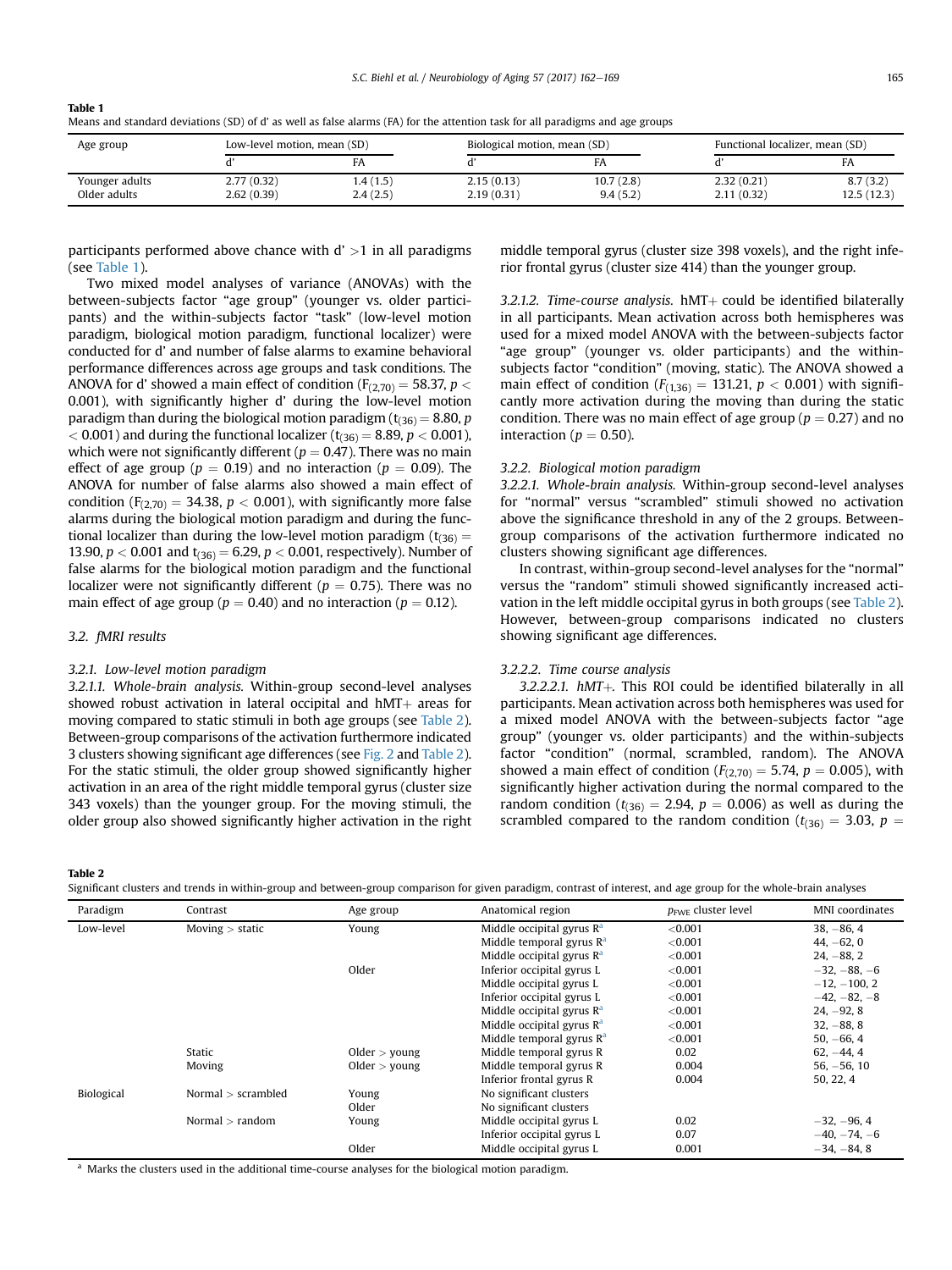<span id="page-4-0"></span>

Fig. 2. Between-group comparisons. Clusters of significantly increased activation in the older group during the static (A) and the moving (B) condition. Data were thresholded at  $p_{\text{FWE}}$  <0.05 at cluster level.

0.005). There was no main effect of age group ( $p = 0.33$ ) and no interaction ( $p = 0.53$ ; see Fig. 3).

Additional time-course analyses were carried out on the 3 clusters showing increased activation for the contrast moving versus static stimuli in the within-group comparison in both groups (see [Table 2](#page-3-0)). While 2 of the 3 ROIs from the within-group comparison showed an increased response to moving stimuli (i.e., normal and scrambled point-light walkers), neither the clusters located in the right middle occipital gyrus nor the cluster located in the middle temporal gyrus showed a main effect of group or an interaction of group and condition.

3.2.2.2.2. Superior temporal sulcus. Similar to previous research [\(Michels et al., 2005](#page-6-0)), this ROI could only be identified reliably in the right hemisphere of 11/19 younger and 11/18 older participants. The statistical analysis showed no main effect of age group ( $p =$ 0.37), no main effect of condition ( $p = 0.38$ ), and no interaction of these 2 factors ( $p = 0.62$ ).

3.2.2.2.3. Fusiform face area. This ROI could be identified in the right hemisphere of 14/17 younger and 12/18 older participants and in the left hemisphere of 13/17 younger and 10/18 older participants. In order to analyze a larger sample, analyses were restricted to the right hemisphere. The statistical analysis showed no main effect of age group ( $p = 0.45$ ), no main effect of condition ( $p = 0.25$ ), and no interaction of these 2 factors ( $p = 0.58$ ).

3.2.2.2.4. Occipital face area. This ROI could be identified in the right hemisphere of 13/17 younger and 11/18 older participants and in the left hemisphere of 14/17 younger and 12/18 older participants. In order to analyze a larger sample, analyses were restricted to the left hemisphere. The statistical analysis showed a main effect of condition ( $F_{(2,48)} = 6.78$ ,  $p = 0.005$ ), with significantly higher activation during the normal compared to the random condition  $(t<sub>(25)</sub> = 2.90, p = 0.008)$  as well as during the scrambled compared to the random condition ( $t_{(25)} = 3.65$ ,  $p = 0.001$ ). There was no main effect of age group ( $p = 0.56$ ), and no interaction of these 2 factors  $(p = 0.66)$ .

Correlating d' with peak ROI activations during the low-level and the biological motion tasks yielded no significant results.

# 4. Discussion

This is to our knowledge the first fMRI study investigating the neural correlates of motion perception in healthy human aging. The



Fig. 3. Time-course analysis. Mean percent signal change in the different conditions of the biological motion paradigm for the 2 age groups. hMT+, both hemispheres (mean); STS, right hemisphere; FFA, right hemisphere; OFA, left hemisphere. Error bars denote standard error of the mean. Significant differences are marked with \*\* for  $p < 0.01$ . Abbreviations: FFA, fusiform face area; OFA, occipital face area; STS, superior temporal sulcus.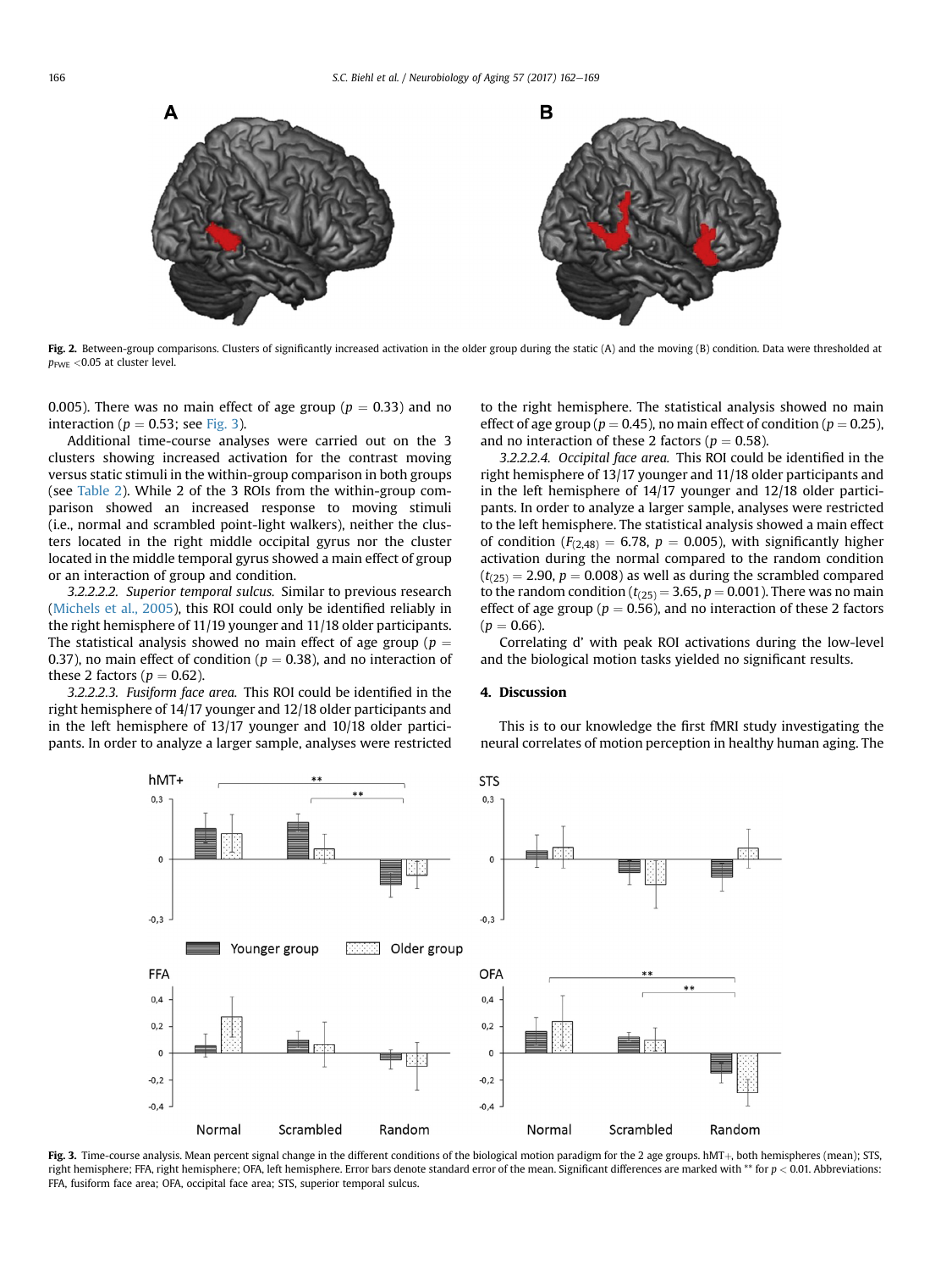effect of aging on low-level motion processing and biological motion processing was investigated in a group of younger and older adults with a mean age difference of 45.5 years.

We found significant age-related differences in the processing of simple radial motion. Although peak activation was similar for both age groups, the second level between-group analysis showed that older participants recruited a more extensive area of middle/superior temporal gyrus for radial motion. In addition, older participants also showed activation in an area of right inferior frontal gyrus, which was inactive in younger adults. Increased activation in this area was found before in a sample of younger adults viewing biological motion stimuli with reduced motion information [\(Michels et al., 2005\)](#page-6-0). This was interpreted as possibly reflecting increased effort caused by the more complex nature of the unusual motion stimuli, and a similar explanation might be appropriate for our finding. As this is a cross-sectional study, it is possible that the younger group's higher familiarity with computer generated low-level motion (e.g., in computer games) allowed them to focus on the attentional task more readily, thus expending less overall effort than the older group. However, studies on face processing also report increased frontal activation in older compared to younger adults ([Goh et al., 2010; Gunning-Dixon et al.,](#page-6-0) [2003; Lee et al., 2011](#page-6-0)). While [Gunning-Dixon et al. \(2003\)](#page-6-0) interpreted this increased frontal activation as possibly reflecting increased task-related effort, [Lee et al. \(2011\)](#page-6-0) used an adaptive behavioral task and found a positive association of frontal recruitment and better performance in the older group. Furthermore, [Goh](#page-6-0) [et al. \(2010\)](#page-6-0) reported overall increased frontal activation in an older compared to a younger group during a face adaptation task in the absence of behavioral performance differences. In line with these findings, older adults' increased frontal activation in our study might reflect compensatory activation for an age-related decline in overall cognitive functioning—specifically affecting low-level mo-tion processing—as detailed in the scaffolding theory ([Lee et al.,](#page-6-0) [2011; Park and Reuter-Lorenz, 2009\)](#page-6-0). Future studies of motion processing might therefore benefit from employing additional analysis methods such as dynamic causal modeling to identify functional links during task completion.

Even though we found age-related differences in  $hMT+$  activation for low-level motion, this area did not show age-related differences for biological motion as tested with scrambled, normal, and random-position point-light walkers. For both age groups, we replicated previous imaging results of increased sensitivity of  $hMT+$  to low-level motion independent of the global stimulus form [Grossman et al. \(2000\)](#page-6-0). In addition, areas traditionally associated with static face processing [\(Rossion et al., 2003](#page-6-0)) showed increased activation for biological motion in both age groups. The OFA showed increased activation to normal and scrambled, but not to random point-light walkers. Findings for FFA and for STS are less clear. Results nominally indicate larger activation for normal (FFA) and for normal and random (STS) stimuli than for scrambled biological motion. However, these differences did not reach statistical significance, which might be due to the reduced sample size in the ROI analyses. Thus, future studies should investigate larger samples to obtain higher power for these difficult to define higher-level regions of interest.

While STS can be difficult to locate in some participants ([Michels](#page-6-0) [et al., 2005](#page-6-0)), detection of FFA and OFA was more arduous in the older group. This is in line with a previous study on face processing in healthy aging which reports a dedifferentiation in the activation of face-specific regions [\(Burianova et al., 2013\)](#page-6-0), presumably making it more difficult to functionally locate these areas with the predefined contrasts. Future studies might thus consider employing different thresholds or different contrasts for the functional ROI definition in younger and older participants, although this would come at the high cost of reduced consistency in the analyses across groups. In addition, it might be worthwhile to include a localizer paradigm for body selective regions in future studies. While previous studies reported increased sensitivity of FFA/OFA to biological motion [\(Grossman and Blake, 2002; Michels et al., 2005\)](#page-6-0) there is also some indication of increased extrastriate body area sensitivity [\(Michels et al., 2005\)](#page-6-0), as well as of the FFA sensitivity being driven by an overlap of FFA and the fusiform body area ([Peelen et al., 2006\)](#page-6-0). Alternatively, future studies could strive to develop a localizer contrasting point-light walkers with face and/or body stimuli to identify areas which are particularly sensitive to the point-light stimuli.

Our findings are in line with the results of previous psychophysiological studies: Age-related decline has been shown to strongly affect tasks of low-level motion ([Bennett et al., 2007;](#page-6-0) [Billino et al., 2008; Buckingham et al., 1987; Hutchinson et al.,](#page-6-0) [2012; Norman et al., 2003; Roudaia et al., 2010](#page-6-0)), which in turn are strongly related to activation in dorsal area  $hMT+$ . In contrast, the perception of biological motion has been found to remain relatively intact in healthy aging [\(Billino et al., 2008; Norman et al., 2004; Pilz](#page-6-0) [et al., 2010; Spencer et al., 2016](#page-6-0)), possibly because there is an increasing reliance on form perception over motion processing with increasing age ([Pilz et al., 2010\)](#page-6-0).

It seems somewhat surprising that the results did not show increased STS activation for the normal compared to the scrambled condition as this has previously been reported in the literature [\(Grossman and Blake, 2002; Grossman et al., 2000, 2010; Vaina](#page-6-0) [et al., 2001](#page-6-0)). There are a few potential explanations for this: first and foremost, it has to be noted that the behavioral task in our study was stimulus-unrelated. This served to avoid potentially confounding effects of attentional allocation to the stimuli in the different conditions and also across age groups. Such attentionrelated differences would have confounded with any differences in neural activation between age groups or conditions. In line with the rationale guiding this design, no correlations between behavioral task performance and stimulus-related activation were found for any of the 2 groups. Thus, alternative interpretations related to distraction suppression and interference control can be excluded with reasonable confidence.

However, tasks in the behavioral studies mentioned above were mostly stimulus-related, and activation in STS for normal compared to scrambled conditions was mostly found in studies where attention was allocated to the stimulus. Grossman et al., for example, asked participants to perform a 1-back task that directed participants' attentional focus on the presented stimuli [\(Grossman](#page-6-0) [and Blake, 2002](#page-6-0)), and [Michels et al. \(2005\)](#page-6-0) asked participants to perform a stimulus-related forced choice discrimination task. Therefore, focusing attention away from the stimuli in our study might have attenuated potentially existing differences between these 2 stimulus categories. It is therefore possible that an increased sample size might have been required to obtain the same results as previous studies, which focused attention directly on the presented stimuli. Second, the addition of random point-light walkers besides the usually tested normal and scrambled point-light walkers might have influenced the results. The only other fMRI study that previously investigated random point-light walkers did not use scrambled walkers [\(Michels et al., 2005](#page-6-0)), and as the ROIs in this study were defined based on anatomical landmarks, these results are very difficult to compare to the results obtained here.

While previous studies on dynamic facial motion still found the hypothesized effects despite a very difficult task that was unrelated to the presented stimuli [\(Schultz et al., 2013\)](#page-7-0), effects were more pronounced when the behavioral task increased attentional focus on the presented stimuli ([Schultz and Pilz, 2009\)](#page-7-0). Although future studies might benefit from focusing the behavioral task on the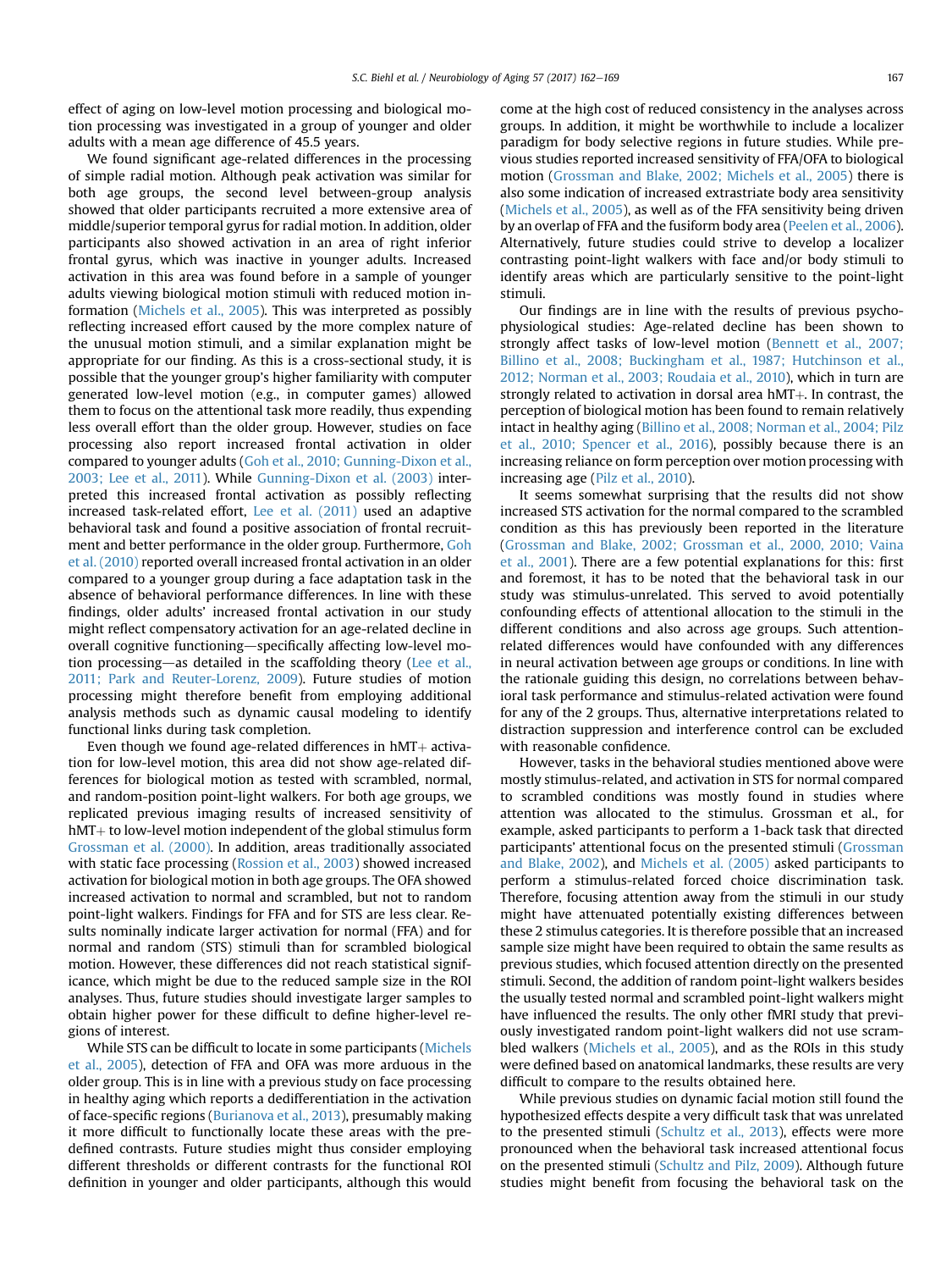<span id="page-6-0"></span>presented stimuli while still taking care to avoid attentional biases in the different conditions, finding such a task that furthermore causes no major performance differences between the two age groups might not be possible. It further has to be noted that the behavioral task employed here was a simple target detection task with participants showing hit rates of around 70%. In line with attentional load theory as well as corresponding previous research (Lavie and Tsal, 1994; Rees et al., 1997), it should therefore be assumed that participants were easily able to focus on the task at hand while also processing the simultaneously presented taskirrelevant motion stimuli. As previous research points to an agerelated decline in the processing and tracking of multiple objects [\(Stormer et al., 2013\)](#page-7-0), it might indeed be preferable to present a very simple central task while investigating stimuli presented "in the background". However, as psychophysiological studies of biological motion perception point to a possibly age-related decrease in direction discrimination with increasing stimulus complexity (Pilz et al., 2010), it might also be promising to employ stimulus material of increased complexity (e.g., inverted point-light walkers or point-light walkers in random noise) to test if neural processing under these conditions still remains unchanged with increasing age.

## 5. Conclusion

This first fMRI study of motion perception in healthy aging supports the notion of an age-related change in low-level motion processing. Our results indicate that this change in visual area  $hMT$  necessitates the recruitment of additional regions in the temporal and frontal cortex for processing low-level motion. In contrast, there is little activation difference between younger and older adults in areas related to biological motion processing. This supports the hypothesis that the processing of biological motion is less affected by healthy aging than the processing of low-level motion.

#### Disclosure statement

The authors have no actual or potential conflicts of interest.

## Acknowledgements

The authors wish to thank the research staff at the Aberdeen Biomedical Imaging Centre for their assistance during experimental setup and data collection and James Urquhart for technical assistance. This work was supported by the Biotechnology and Biological Sciences Research Council (grant number BB/K007173/1). The BBSRC had no role in study design, the collection, analysis, and interpretation of the data, the writing of the report, and the decision to submit the paper for publication.

## References

- [Atchley, P., Andersen, G.J., 1998. The effect of age, retinal eccentricity, and speed on](http://refhub.elsevier.com/S0197-4580(17)30185-9/sref1) the detection of optic fl[ow components. Psychol. Aging 13, 297](http://refhub.elsevier.com/S0197-4580(17)30185-9/sref1)-[308](http://refhub.elsevier.com/S0197-4580(17)30185-9/sref1).
- [Beintema, J.A., Georg, K., Lappe, M., 2006. Perception of biological motion from](http://refhub.elsevier.com/S0197-4580(17)30185-9/sref2) [limited-lifetime stimuli. Percept. Psychophys. 68, 613](http://refhub.elsevier.com/S0197-4580(17)30185-9/sref2)-[624](http://refhub.elsevier.com/S0197-4580(17)30185-9/sref2).
- [Beintema, J.A., Lappe, M., 2002. Perception of biological motion without local image](http://refhub.elsevier.com/S0197-4580(17)30185-9/sref3) [motion. Proc. Natl. Acad. Sci. U. S. A. 99, 5661](http://refhub.elsevier.com/S0197-4580(17)30185-9/sref3)-[5663](http://refhub.elsevier.com/S0197-4580(17)30185-9/sref3).
- [Bendixen, A., Andersen, S.K., 2013. Measuring target detection performance in](http://refhub.elsevier.com/S0197-4580(17)30185-9/sref4) [paradigms with high event rates. Clin. Neurophysiol. 124, 928](http://refhub.elsevier.com/S0197-4580(17)30185-9/sref4)-[940](http://refhub.elsevier.com/S0197-4580(17)30185-9/sref4).
- [Bennett, P.J., Sekuler, R., Sekuler, A.B., 2007. The effects of aging on motion detection](http://refhub.elsevier.com/S0197-4580(17)30185-9/sref5) and direction identifi[cation. Vis. Res. 47, 799](http://refhub.elsevier.com/S0197-4580(17)30185-9/sref5)-[809](http://refhub.elsevier.com/S0197-4580(17)30185-9/sref5).
- [Betts, L.R., Sekuler, A.B., Bennett, P.J., 2007. The effects of aging on orientation](http://refhub.elsevier.com/S0197-4580(17)30185-9/sref6) discrimination. Vis. Res.  $47, 1769-1780$  $47, 1769-1780$ .
- [Billino, J., Bremmer, F., Gegenfurtner, K.R., 2008. Differential aging of motion pro](http://refhub.elsevier.com/S0197-4580(17)30185-9/sref7)[cessing mechanisms: evidence against general perceptual decline. Vis. Res. 48,](http://refhub.elsevier.com/S0197-4580(17)30185-9/sref7) [1254](http://refhub.elsevier.com/S0197-4580(17)30185-9/sref7)-[1261.](http://refhub.elsevier.com/S0197-4580(17)30185-9/sref7)
- [Blake, R., Shiffrar, M., 2007. Perception of human motion. Annual Review of Psy](http://refhub.elsevier.com/S0197-4580(17)30185-9/sref8)[chology. Annu. Rev. Psychol. 58, 47](http://refhub.elsevier.com/S0197-4580(17)30185-9/sref8)-[73](http://refhub.elsevier.com/S0197-4580(17)30185-9/sref8).

[Brainard, D.H., 1997. The psychophysics toolbox. Spat. Vis. 10, 433](http://refhub.elsevier.com/S0197-4580(17)30185-9/sref9)-[436](http://refhub.elsevier.com/S0197-4580(17)30185-9/sref9).

- [Buckingham, T., Whitaker, D., Banford, D., 1987. Movement in decline oscillatory](http://refhub.elsevier.com/S0197-4580(17)30185-9/sref10) [movement displacement thresholds increase with aging. Ophthalmic Physiol.](http://refhub.elsevier.com/S0197-4580(17)30185-9/sref10) [Opt. 7, 411](http://refhub.elsevier.com/S0197-4580(17)30185-9/sref10)-[413.](http://refhub.elsevier.com/S0197-4580(17)30185-9/sref10)
- [Burianova, H., Lee, Y., Grady, C.L., Moscovitch, M., 2013. Age-related dedifferentia](http://refhub.elsevier.com/S0197-4580(17)30185-9/sref11)[tion and compensatory changes in the functional network underlying face](http://refhub.elsevier.com/S0197-4580(17)30185-9/sref11) [processing. Neurobiol. Aging 34, 2759](http://refhub.elsevier.com/S0197-4580(17)30185-9/sref11)-[2767.](http://refhub.elsevier.com/S0197-4580(17)30185-9/sref11)
- [Butters, M.A., Whyte, E.M., Nebes, R.D., Begley, A.E., Dew, M.A., Mulsant, B.H.,](http://refhub.elsevier.com/S0197-4580(17)30185-9/sref12) [Zmuda, M.D., Bhalla, R., Meltzer, C.C., Pollock, B.G., Reynolds 3rd, C.F., Becker, J.T.,](http://refhub.elsevier.com/S0197-4580(17)30185-9/sref12) [2004. The nature and determinants of neuropsychological functioning in late](http://refhub.elsevier.com/S0197-4580(17)30185-9/sref12)[life depression. Arch. Gen. Psychiatry 61, 587](http://refhub.elsevier.com/S0197-4580(17)30185-9/sref12)-[595](http://refhub.elsevier.com/S0197-4580(17)30185-9/sref12).
- [Giese, M.A., Poggio, T., 2003. Neural mechanisms for the recognition of biological](http://refhub.elsevier.com/S0197-4580(17)30185-9/sref13) [movements. Nat. Rev. Neurosci. 4, 179](http://refhub.elsevier.com/S0197-4580(17)30185-9/sref13)-[192](http://refhub.elsevier.com/S0197-4580(17)30185-9/sref13).
- [Goh, J.O., Suzuki, A., Park, D.C., 2010. Reduced neural selectivity increases fMRI](http://refhub.elsevier.com/S0197-4580(17)30185-9/sref14) [adaptation with age during face discrimination. Neuroimage 51, 336](http://refhub.elsevier.com/S0197-4580(17)30185-9/sref14)-[344](http://refhub.elsevier.com/S0197-4580(17)30185-9/sref14).
- [Grady, C., 2012. The cognitive neuroscience of ageing. Nat. Rev. Neurosci. 13,](http://refhub.elsevier.com/S0197-4580(17)30185-9/sref15)  $491 - 505.$  $491 - 505.$  $491 - 505.$
- [Greenwood, P.M., 2007. Functional plasticity in cognitive aging: review and hy](http://refhub.elsevier.com/S0197-4580(17)30185-9/sref16)[pothesis. Neuropsychology 21, 657.](http://refhub.elsevier.com/S0197-4580(17)30185-9/sref16)
- [Grossman, E.D., Blake, R., 2002. Brain areas active during visual perception of bio](http://refhub.elsevier.com/S0197-4580(17)30185-9/sref17)[logical motion. Neuron 35, 1167](http://refhub.elsevier.com/S0197-4580(17)30185-9/sref17)-[1175](http://refhub.elsevier.com/S0197-4580(17)30185-9/sref17).
- [Grossman, E.D., Donnelly, M., Price, R., Pickens, D., Morgan, V., Neighbor, G.,](http://refhub.elsevier.com/S0197-4580(17)30185-9/sref18) [Blake, R., 2000. Brain areas involved in perception of biological motion. J. Cogn.](http://refhub.elsevier.com/S0197-4580(17)30185-9/sref18) [Neurosci. 12, 711](http://refhub.elsevier.com/S0197-4580(17)30185-9/sref18)-[720.](http://refhub.elsevier.com/S0197-4580(17)30185-9/sref18)
- [Grossman, E.D., Jardine, N.L., Pyles, J.A., 2010. fMR-adaptation reveals invariant](http://refhub.elsevier.com/S0197-4580(17)30185-9/sref19) [coding of biological motion on the human STS. Front. Hum. Neurosci. 4, 15](http://refhub.elsevier.com/S0197-4580(17)30185-9/sref19).
- [Gunning-Dixon, F.M., Gur, R.C., Perkins, A.C., Schroeder, L., Turner, T., Turetsky, B.I.,](http://refhub.elsevier.com/S0197-4580(17)30185-9/sref20) [Chan, R.M., Loughead, J.W., Alsop, D.C., Maldjian, J., Gur, R.E., 2003. Age-related](http://refhub.elsevier.com/S0197-4580(17)30185-9/sref20) [differences in brain activation during emotional face processing. Neurobiol.](http://refhub.elsevier.com/S0197-4580(17)30185-9/sref20) [Aging 24, 285](http://refhub.elsevier.com/S0197-4580(17)30185-9/sref20)-[295](http://refhub.elsevier.com/S0197-4580(17)30185-9/sref20).
- [Hedden, T., Gabrieli, J.D.E., 2004. Insights into the ageing mind: a view from](http://refhub.elsevier.com/S0197-4580(17)30185-9/sref21) [cognitive neuroscience. Nat. Rev. Neurosci. 5, 87](http://refhub.elsevier.com/S0197-4580(17)30185-9/sref21)-[96](http://refhub.elsevier.com/S0197-4580(17)30185-9/sref21).
- [Hutchinson, C.V., Arena, A., Allen, H.A., Ledgeway, T., 2012. Psychophysical correlates](http://refhub.elsevier.com/S0197-4580(17)30185-9/sref22) [of global motion processing in the aging visual system: a critical review. Neu](http://refhub.elsevier.com/S0197-4580(17)30185-9/sref22)[rosci. Biobehav. Rev. 36, 1266](http://refhub.elsevier.com/S0197-4580(17)30185-9/sref22)-[1272](http://refhub.elsevier.com/S0197-4580(17)30185-9/sref22).
- [Johansson, G., 1973. Visual perception of biological motion and a model for its](http://refhub.elsevier.com/S0197-4580(17)30185-9/sref23) [analysis. Percept. Psychophys. 14, 201](http://refhub.elsevier.com/S0197-4580(17)30185-9/sref23)-[211.](http://refhub.elsevier.com/S0197-4580(17)30185-9/sref23)
- [Kleiner, M., Brainard, D.H., Pelli, D.G., 2007. What](http://refhub.elsevier.com/S0197-4580(17)30185-9/sref24)'s new in Psychtoolbox-3? [Perception 36, 14](http://refhub.elsevier.com/S0197-4580(17)30185-9/sref24).
- [Lappe, M., 2012. Perception of biological motion as motion-from-form. Neuroforum](http://refhub.elsevier.com/S0197-4580(17)30185-9/sref25) [18, 254](http://refhub.elsevier.com/S0197-4580(17)30185-9/sref25)-[259](http://refhub.elsevier.com/S0197-4580(17)30185-9/sref25).
- [Lavie, N., Tsal, Y., 1994. Perceptual load as a major determinant of the locus of se](http://refhub.elsevier.com/S0197-4580(17)30185-9/sref26)[lection in visual-attention. Percept. Psychophys. 56, 183](http://refhub.elsevier.com/S0197-4580(17)30185-9/sref26)-[197.](http://refhub.elsevier.com/S0197-4580(17)30185-9/sref26)
- [Lee, Y., Grady, C.L., Habak, C., Wilson, H.R., Moscovitch, M., 2011. Face processing](http://refhub.elsevier.com/S0197-4580(17)30185-9/sref27) [changes in normal aging revealed by fMRI adaptation. J. Cogn. Neurosci. 23,](http://refhub.elsevier.com/S0197-4580(17)30185-9/sref27) [3433](http://refhub.elsevier.com/S0197-4580(17)30185-9/sref27)-[3447.](http://refhub.elsevier.com/S0197-4580(17)30185-9/sref27)
- [Leventhal, A.G., Wang, Y.C., Pu, M.L., Zhou, Y.F., Ma, Y.Y., 2003. GABA and its](http://refhub.elsevier.com/S0197-4580(17)30185-9/sref28) [agonists improved visual cortical function in senescent monkeys. Science 300,](http://refhub.elsevier.com/S0197-4580(17)30185-9/sref28)  $812 - 815$  $812 - 815$
- [Li, S.C., Lindenberger, U., Sikstrom, S., 2001. Aging cognition: from neuromodulation](http://refhub.elsevier.com/S0197-4580(17)30185-9/sref29) [to representation. Trends Cogn. Sci. 5, 479](http://refhub.elsevier.com/S0197-4580(17)30185-9/sref29)-[486.](http://refhub.elsevier.com/S0197-4580(17)30185-9/sref29)
- [Michels, L., Lappe, M., Vaina, L.M., 2005. Visual areas involved in the perception of](http://refhub.elsevier.com/S0197-4580(17)30185-9/sref30) [human movement from dynamic form analysis. Neuroreport 16, 1037](http://refhub.elsevier.com/S0197-4580(17)30185-9/sref30)-[1041.](http://refhub.elsevier.com/S0197-4580(17)30185-9/sref30)
- [Morrone, M.C., Tosetti, M., Montanaro, D., Fiorentini, A., Cioni, G., Burr, D.C., 2000.](http://refhub.elsevier.com/S0197-4580(17)30185-9/sref31) [A cortical area that responds speci](http://refhub.elsevier.com/S0197-4580(17)30185-9/sref31)fically to optic flow, revealed by fMRI. Nat. [Neurosci. 3, 1322](http://refhub.elsevier.com/S0197-4580(17)30185-9/sref31)-[1328](http://refhub.elsevier.com/S0197-4580(17)30185-9/sref31).
- [Nasreddine, Z.S., Phillips, N.A., Bedirian, V., Charbonneau, S., Whitehead, V., Collin, I.,](http://refhub.elsevier.com/S0197-4580(17)30185-9/sref32) [Cummings, J.L., Chertkow, H., 2005. The montreal cognitive assessment, MoCA:](http://refhub.elsevier.com/S0197-4580(17)30185-9/sref32) [a brief screening tool for mild cognitive impairment. J Am. Geriatr. Soc. 53,](http://refhub.elsevier.com/S0197-4580(17)30185-9/sref32) [695](http://refhub.elsevier.com/S0197-4580(17)30185-9/sref32)-[699](http://refhub.elsevier.com/S0197-4580(17)30185-9/sref32)
- [Norman, J.F., Burton, C.L., Best, L.A., 2010. Modulatory effects of binocular disparity](http://refhub.elsevier.com/S0197-4580(17)30185-9/sref33) [and aging upon the perception of speed. Vis. Res. 50, 65](http://refhub.elsevier.com/S0197-4580(17)30185-9/sref33)-[71.](http://refhub.elsevier.com/S0197-4580(17)30185-9/sref33)
- [Norman, J.F., Payton, S.M., Long, J.R., Hawkes, L.M., 2004. Aging and the perception](http://refhub.elsevier.com/S0197-4580(17)30185-9/sref34) [of biological motion. Psychol. Aging 19, 219](http://refhub.elsevier.com/S0197-4580(17)30185-9/sref34)-[225.](http://refhub.elsevier.com/S0197-4580(17)30185-9/sref34)
- [Norman, J.F., Ross, H.E., Hawkes, L.M., Long, J.R., 2003. Aging and the perception of](http://refhub.elsevier.com/S0197-4580(17)30185-9/sref35) [speed. Perception 32, 85](http://refhub.elsevier.com/S0197-4580(17)30185-9/sref35)-[96](http://refhub.elsevier.com/S0197-4580(17)30185-9/sref35).
- Oldfi[eld, R.C., 1971. The assessment and analysis of handedness: the Edinburgh](http://refhub.elsevier.com/S0197-4580(17)30185-9/sref36) [inventory. Neuropsychologia 9, 97](http://refhub.elsevier.com/S0197-4580(17)30185-9/sref36)-[113.](http://refhub.elsevier.com/S0197-4580(17)30185-9/sref36)
- [Park, D.C., Reuter-Lorenz, P., 2009. The adaptive brain: aging and neurocognitive](http://refhub.elsevier.com/S0197-4580(17)30185-9/sref37) [scaffolding. Annu. Rev. Psychol. 60, 173](http://refhub.elsevier.com/S0197-4580(17)30185-9/sref37)-[196](http://refhub.elsevier.com/S0197-4580(17)30185-9/sref37).
- [Peelen, M.V., Wiggett, A.J., Downing, P.E., 2006. Patterns of fMRI activity dissociate](http://refhub.elsevier.com/S0197-4580(17)30185-9/sref38) [overlapping functional brain areas that respond to biological motion. Neuron](http://refhub.elsevier.com/S0197-4580(17)30185-9/sref38) [49, 815](http://refhub.elsevier.com/S0197-4580(17)30185-9/sref38)-[822](http://refhub.elsevier.com/S0197-4580(17)30185-9/sref38).
- [Pelli, D.G., 1997. The VideoToolbox software for visual psychophysics: transforming](http://refhub.elsevier.com/S0197-4580(17)30185-9/sref39) [numbers into movies. Spat. Vis. 10, 437](http://refhub.elsevier.com/S0197-4580(17)30185-9/sref39)-[442.](http://refhub.elsevier.com/S0197-4580(17)30185-9/sref39)
- [Pilz, K.S., Bennett, P.J., Sekuler, A.B., 2010. Effects of aging on biological motion](http://refhub.elsevier.com/S0197-4580(17)30185-9/sref40) [discrimination. Vis. Res. 50, 211](http://refhub.elsevier.com/S0197-4580(17)30185-9/sref40)-[219](http://refhub.elsevier.com/S0197-4580(17)30185-9/sref40).
- [Rees, G., Frith, C.D., Lavie, N., 1997. Modulating irrelevant motion perception by](http://refhub.elsevier.com/S0197-4580(17)30185-9/sref41) [varying attentional load in an unrelated task. Science 278, 1616](http://refhub.elsevier.com/S0197-4580(17)30185-9/sref41)-[1619](http://refhub.elsevier.com/S0197-4580(17)30185-9/sref41).
- [Rossion, B., Caldara, R., Seghier, M., Schuller, A.M., Lazeyras, F., Mayer, E., 2003.](http://refhub.elsevier.com/S0197-4580(17)30185-9/sref42) [A network of occipito-temporal face-sensitive areas besides the right middle](http://refhub.elsevier.com/S0197-4580(17)30185-9/sref42) [fusiform gyrus is necessary for normal face processing. Brain 126,](http://refhub.elsevier.com/S0197-4580(17)30185-9/sref42)  $2381 - 2395$  $2381 - 2395$ .
- [Roudaia, E., Bennett, P.J., Sekuler, A.B., Pilz, K.S., 2010. Spatiotemporal properties of](http://refhub.elsevier.com/S0197-4580(17)30185-9/sref43) [apparent motion perception and aging. J. Vis. 10.](http://refhub.elsevier.com/S0197-4580(17)30185-9/sref43)